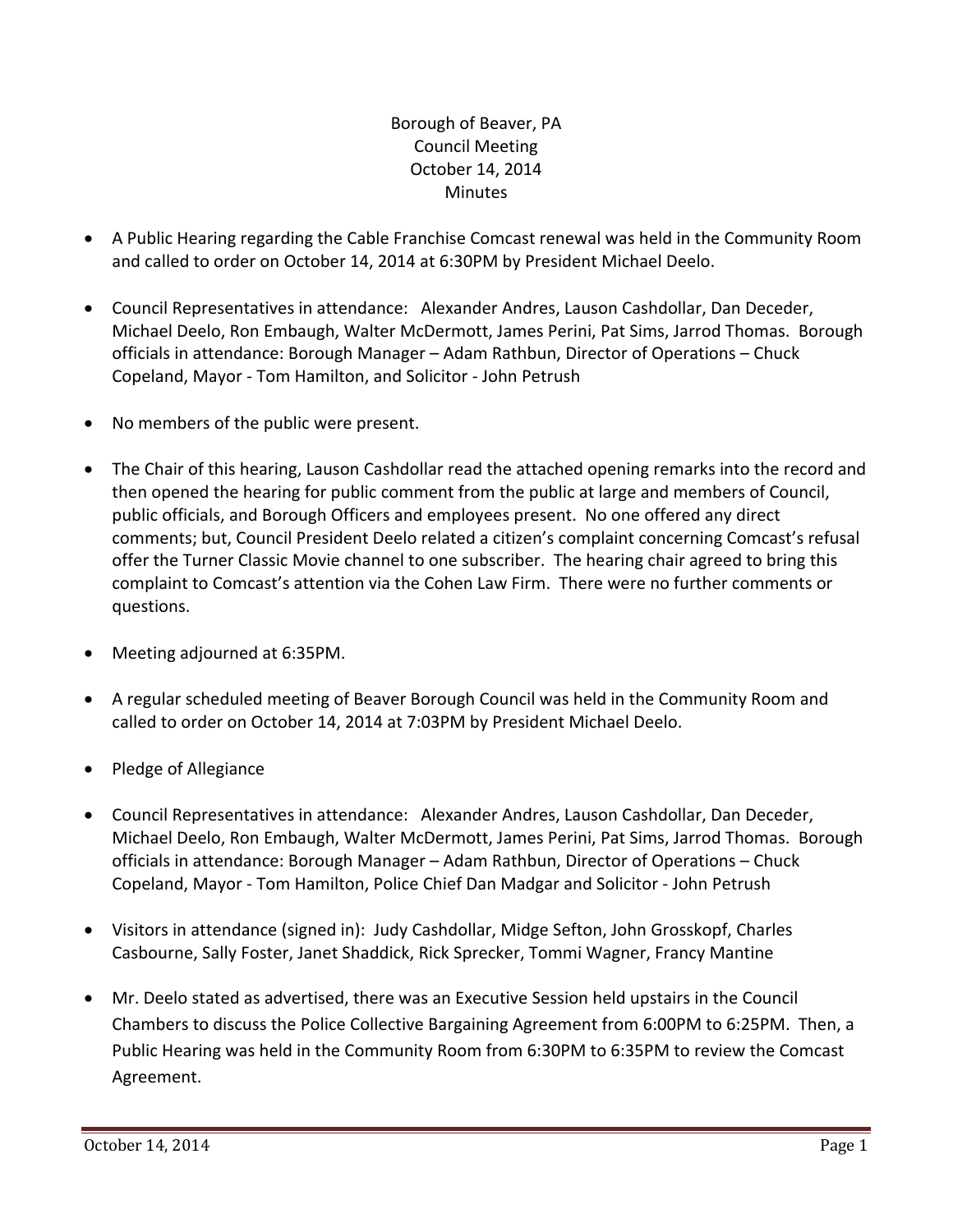#### **Approval of minutes**

*Motion by Mr. McDermott to accept the September 9, 2014 Council Meeting minutes as submitted. Seconded by Mr. Embaugh. Voice vote passed unanimously.* 

#### **Treasure's Report**

September 2014 end of month reports and balances reviewed.

# *Motion by Mr. Andres to accept the September 2014 end of month reports. Seconded by Mr. Thomas. Voice vote passed unanimously.*

Will be filed for annual audit

#### **Review invoice and authorization to pay bills**

*Motion by Mr. Andres to authorize and pay submitted invoices for the Borough. Seconded by Mr. Thomas. Voice vote passed unanimously.*

#### **Public Participation –**

- Sally Foster, 529 Second Street Requested to know why there was a motion to disband the Festival Committee. The Council did not form the Committee, therefore, cannot disband it.
	- o Mr. Deelo stated the motion is to research and possibly restructure the Committee.
	- o After discussion with Council and Solicitor Petrush, the motion was removed from the agenda. The Finance Committee will review to see how the funds are used at their next meeting which is being held October 15, 2014 at 5:45PM and will report back to Council.

## **Reports – Commissions**

#### **Council of Governments (COG) –** Reported by Mr. Deceder

September 25, 2014, Mr. Deelo, Rick Sprecker and Mr. Deceder attended a conference at the Community College of Beaver County regarding blight properties, "From Blight to Bright".

**Business District Authority –** September 2014 minutes enclosed in council packet

**Civil Service Commission –** No Report

**Zoning Hearing Board –** There will be a hearing on Wednesday, October 22, 2014 at 7:00 in the Borough Community Room regarding signs for Allstate and Strassburger, McKenna, Gutnick & Gefsky.

## **Planning Commission –** Reported by Mr. Deceder

The subdivision map regarding the Ft. McIntosh site will be discussed at the next meeting on October  $20^{th}$  at 7:00PM

**Tree Commission –** August 25, 2014 meeting minutes enclosed in council packet

 At the last council meeting, Mr. Thomas stated the Recreation Committee requested a representative from the Shade Tree Committee to attend their next meeting, no representative showed up.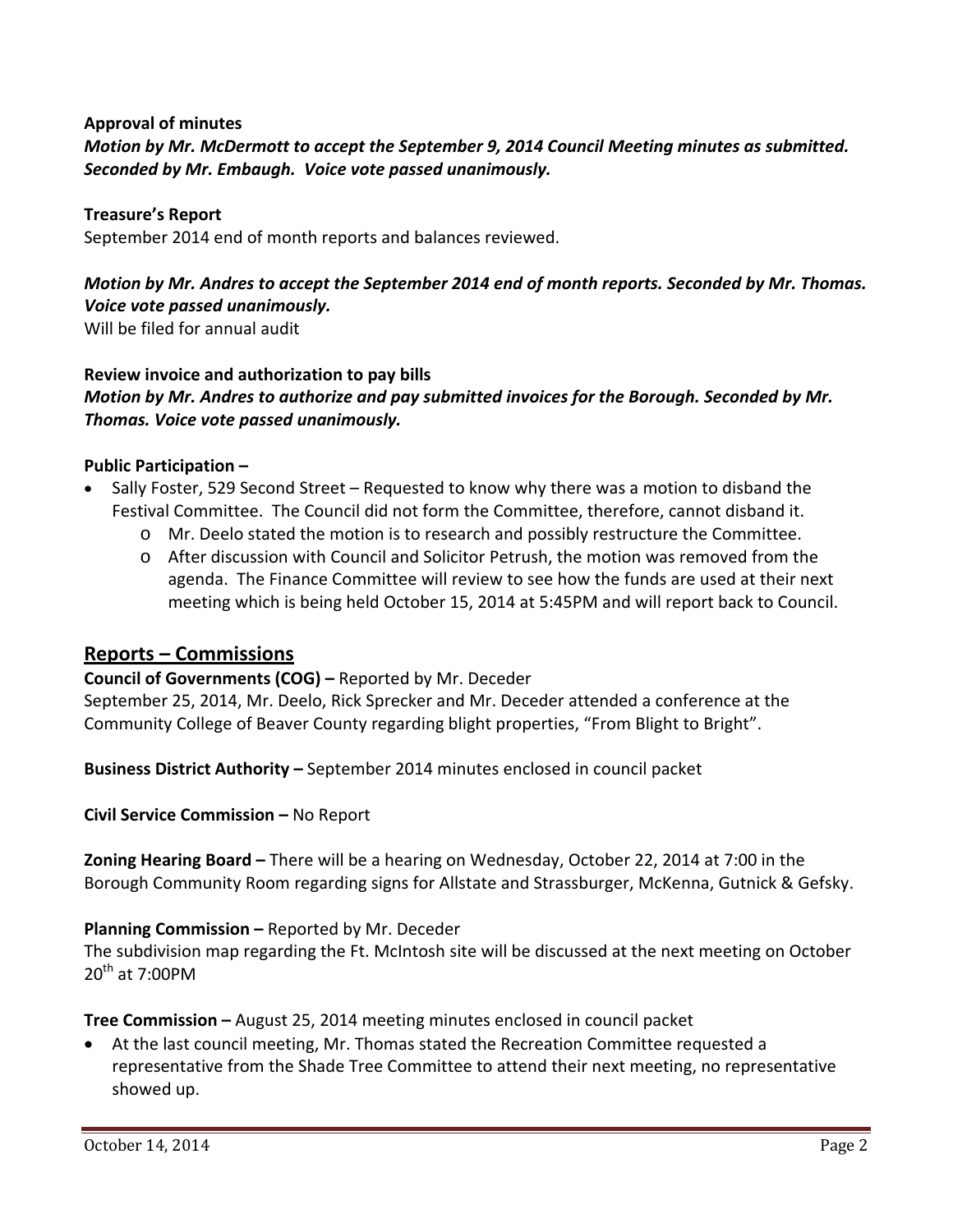- o Requested the Borough Manager send an email to Phil Colavincenzo requesting his presence at the next Recreation Committee meeting held on November 7, 2014.
- o Mr. Rathbun stated the bank account has been switched to the Borough, however, we still need information regarding their budget request for 2015.

## **Code Enforcement Officer Report –** Reported by Mr. Copeland

- Monthly report enclosed in council packet
- Announced Richard Sprecker will be working with the Code Enforcement Officer

## **Historic Architectural Review Board (HARB) –** Reported by Mr. Copeland

Received two applications for Demolition Permits. Both applications were for garage demolition, in the Historic District; but, neither structure was listed as an historic resource in the Historic District Resource Inventory. Therefore, permits were issued.

- o Mr. Deelo and Midge Sefton stated their understanding was the HARB still needed to go through the formality of a review for demolition of any structure in the Historic District.
- o Borough Manager and the Solicitor will review the procedure and will report back to council.

# **Council Committee Reports**

**Public Safety –** Reported by Mr. Thomas

- September 22, 2014 meeting minutes enclosed in council packet
- Four security cameras are being installed at the Water & Sewer department to monitor the dump site and the building.

**Finance –** Reported by Mr. Perini September meeting was cancelled

**Highway –** Reported by Mr. McDermott

Reviewed the October 2, 2014 meeting minutes enclosed in council packet

**General Government –** Reported by Mr. Andres

- September meeting was cancelled
- Beaver Area Memorial Library, Fall Fundraiser will be held November 1, 2014 at 6:30PM.
- At the August meeting, George Kauffman, representing the Tree Commission, attended the General Government meeting. Mr. Andres forwarded the information to Mr. Embaugh of the Recreation Commission.

## **Code Enforcement –** Reported by Mr. Cashdollar

Reviewed the September 22, 2014 meeting minutes enclosed in council packet

## **Recreation –** Reported by Mr. Embaugh

Reviewed the October 3, 2014 meeting minutes enclosed in council packet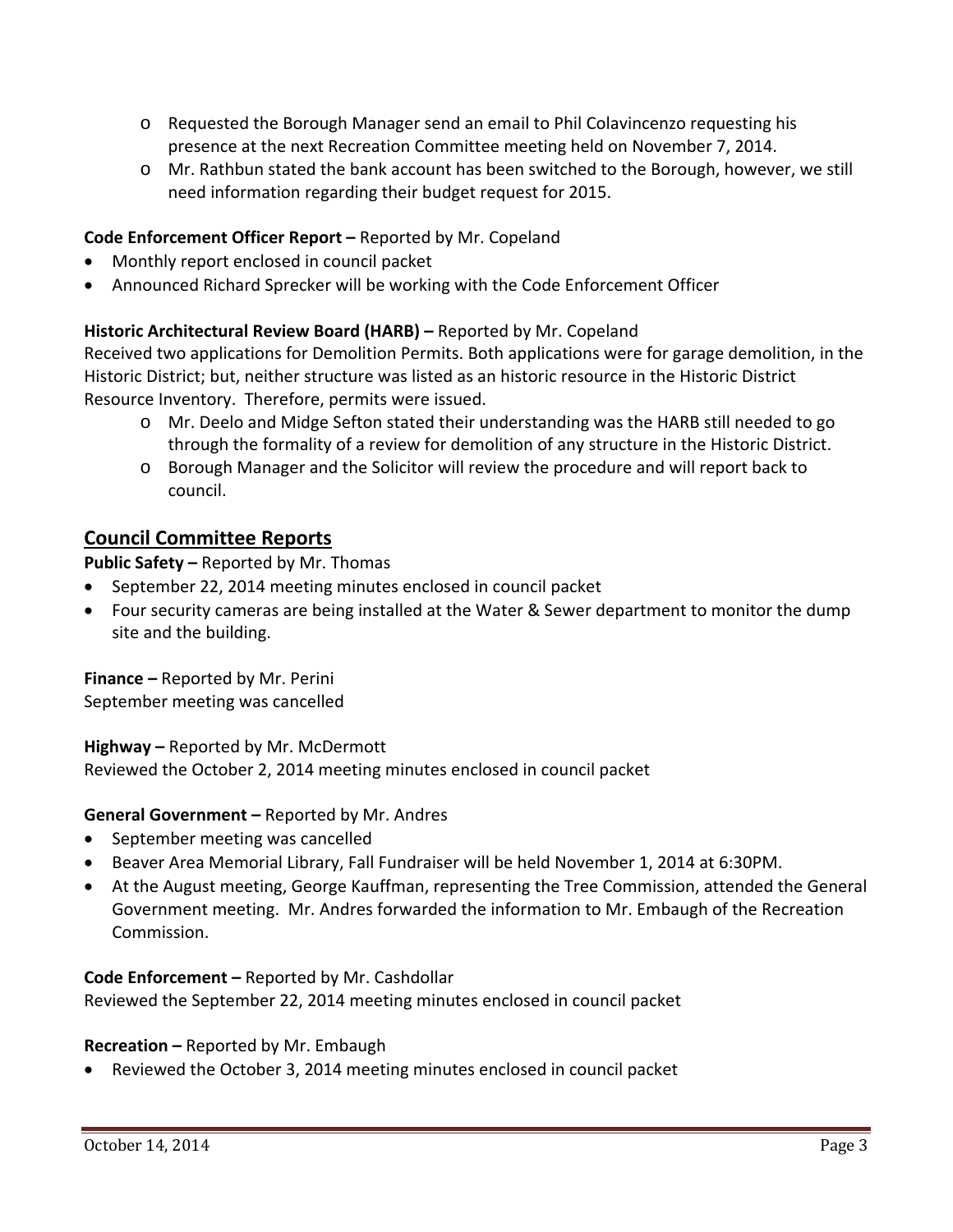Mr. Dan Martone, Borough Engineer, is currently awaiting pricing regarding the construction of a new basketball court at Shaw Park.

**Water & Sewer –** Reported by Mr. Sims

- Reviewed the September 17, 2014 meeting minutes and Five Year Capital Improvement Plan enclosed in council packet
- New employee for the Water & Sewer department. He is currently learning the Policies and Procedures of our facilities and is working towards certification as a licensed operator.

# **Reports**

**Manager's Report –** Reported by Mr. Rathbun Reviewed the September 2014 report enclosed in council packet

**Director of Operations Report –** Reported by Mr. Copeland Reviewed the October 14, 2014 report

## **President's Report –** Reported by Mr. Deelo

Announced the budget schedule will be discussed at the next Finance meeting, October 15<sup>th</sup> at 5:45PM. A Special Public Meeting is scheduled for October 29<sup>th</sup> at 6:30PM to review the budget before it comes to a vote on November  $11^{th}$ . Final authorization will be held at the December meeting.

#### **Mayor Hamilton –**

- Governor Corbett will be conducting a rally on Sunday, October  $26<sup>th</sup>$  a 1:00PM, Irvine Park.
- Beaver will be hosting the annual Veteran's Day Parade this year. The Midland VFW will be organizing the parade.

#### **Police Chief Madgar –** Reported by Chief Madgar

Two handouts enclosed in council packet

- o What is Greatness
- o Letter from student

#### **Fire Department – Reported** by Mr. Perini

Reviewed the September 2014 report enclosed in council packet

#### **Emergency Management Coordinator –** No report

**Engineer –** September 2014 monthly report enclosed in council packet

#### **Solicitor Petrush –**

Draft of a proposed ordinance regarding jake breaking was distributed to council. Asked council to review and prepare for authorization to advertise and action at the November meeting. We have approval from PennDot to post signs. Still investigating the proper wordage of the signs.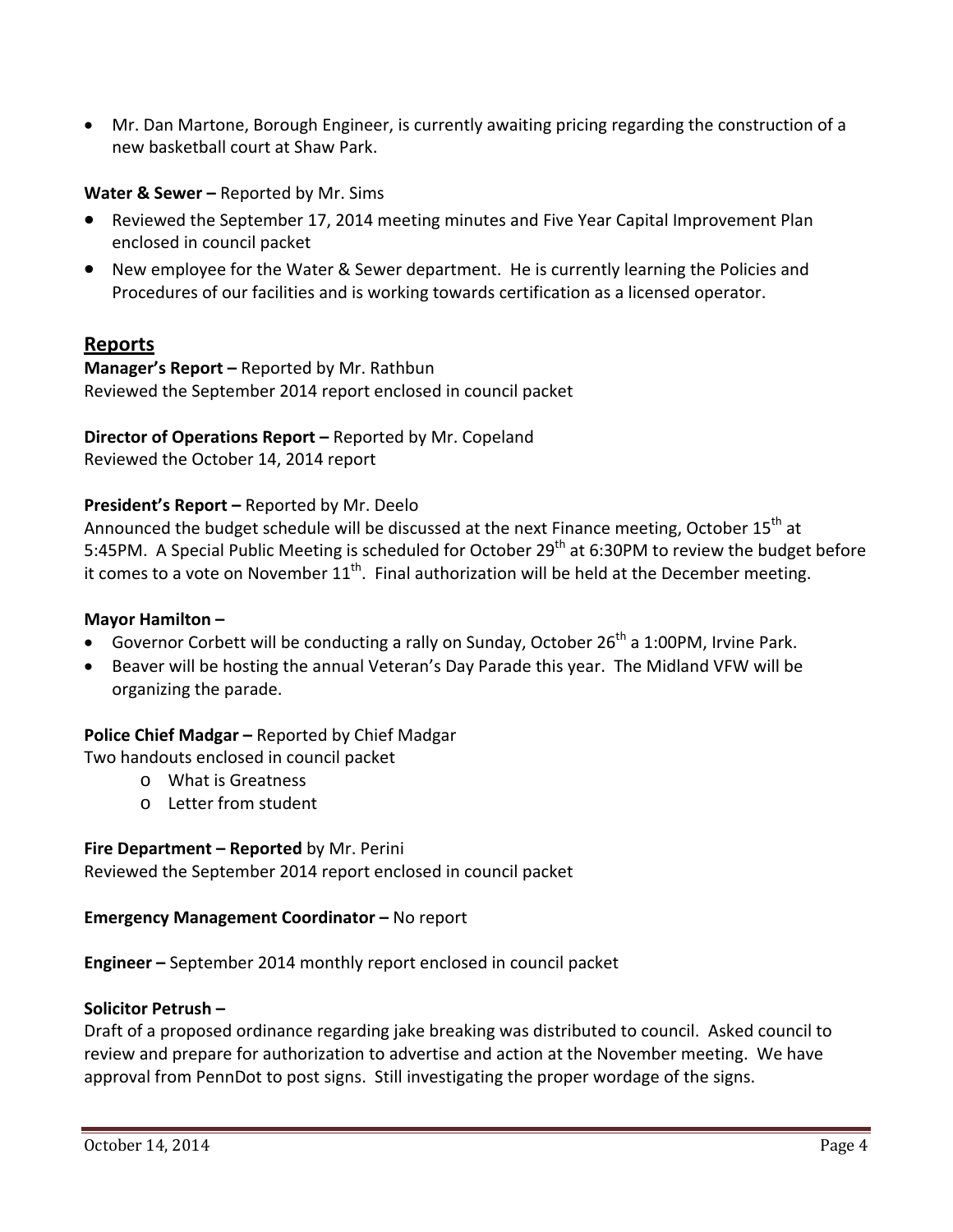## **Old Business**

None

## **New Business**

*Motion by Mr. Cashdollar that the Borough Solicitor be and is authorized to advertise for consideration an ordinance amending Chapter 15 of the Code of Ordinances relating to Motor Vehicles and Traffic regarding Compression Release Engine Brake (jake break) and that this be done for the November meeting. Seconded by Mr. McDermott. Voice vote passed unanimously.*

## **Motion – Modifying Executive Sessions**

*Motion by Mr. Andres that when a general meeting is recessed for an executive session that the general meeting must reconvene within 45 minutes of the called recess if action is required. There* shall be no time limit for executive sessions preceding a general meeting. Time limits shall also be *dismissed for executive sessions held after the general meeting, if the general meeting is adjourned.*  Seconded by Mr. Thomas. Roll call vote: Mr. Embaugh - Yes, Mr. Perini - No, Mr. Sims - Yes, Mr. Cashdollar - No, Mr. Deceder - Yes, Mr. Thomas - Yes, Mr. Andres - Yes, Mr. McDermott - No, Mr. *Deelo – No. Motion passed on the indicated roll call vote, 5‐4.*

## **Motion – Adopting ordinance approving Cable Franchise Agreement**

*Motion by Mr. Cashdollar that the attached ordinance approving and authorizing the execution of the Cable Franchise Agreement between Beaver Borough and Comcast of Colorado/Pennsylvania/West Virginia, LLC be and is approved and further that the Borough of Beaver by its officials execute that Ordinance and the aforesaid Cable Franchise Agreement and that the latter be executed in triplicate. Let the record show that his action occurred after a Public Hearing on the proposed Cable Franchise Agreement. Seconded by Mr. Deceder. Voice vote passed unanimously.*

## **Motion – Purchase of Flygt Pump for Lift Station**

*Motion by Mr. Sims that the Borough Manager be authorized to enter into an agreement with RAM Industrial Services, LLC for the purchase and installation of a second Flygt Dry Pit Wastewater Pump (Model NP3171.185). Cost of the pump and installation to be incurred in 2015. Seconded by Mr. McDermott.* 

o Mr. Sims ‐ Approximate cost of \$28,000 through a COSTARS supplier. No competitive bidding is required,

*Voice vote passed unanimously.*

## **Motion – Approving the attached License Grants for residents**

Motion by Mr. Cashdollar that the attached 2 License Grants for (a) Angela Jean Akers and (b) Dennis *Ward and Diane Ward be are hereby approved and the President of Council is authorized and directed to execute the same on behalf of the Borough. The Manager is directed to deliver fully executed correct copies of these License Grants to the respective license recipients. Seconded by Mr. Embaugh. Voice vote passed unanimously.*